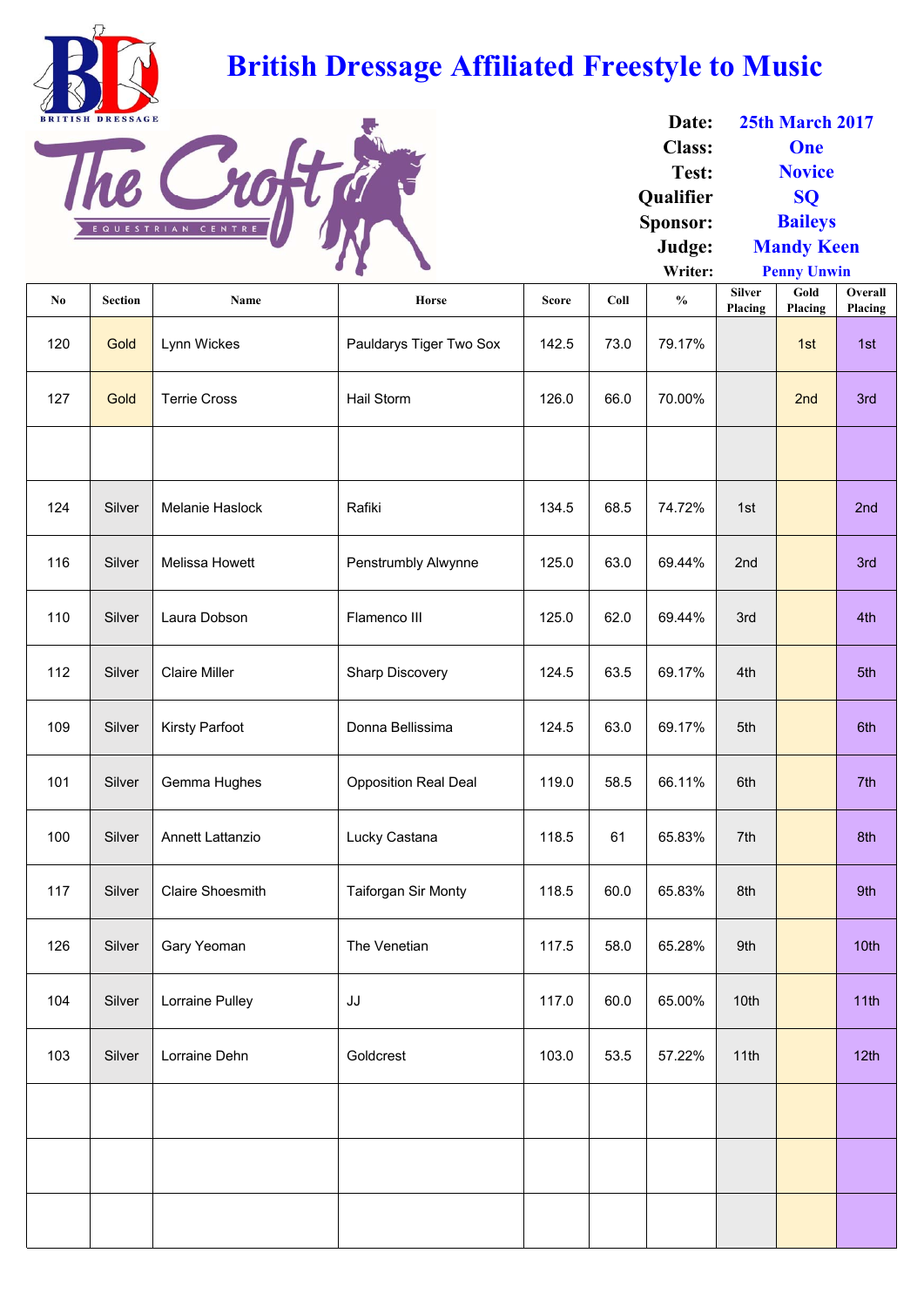| N <sub>0</sub> | <b>Section</b> | <b>Name</b>            | <b>Horse</b>                     | <b>Score</b> | Coll  | $\frac{0}{0}$ | <b>Silver</b><br>Placing | Gold<br>Placing | Overall<br>Placing |
|----------------|----------------|------------------------|----------------------------------|--------------|-------|---------------|--------------------------|-----------------|--------------------|
| 120            | Gold           | Lynn Wickes            | Pauldarys Tiger Two Sox          | 190.5        | 96.0  | 73.27%        |                          | 1st             | 3rd                |
|                |                |                        |                                  |              |       |               |                          |                 |                    |
| 111            | Silver         | Hannah Bown            | Sandro's Storm                   | 197.5        | 101.0 | 75.96%        | 1st                      |                 | 1st                |
| 121            | Silver         | Jo Wicks               | Dante X                          | 190.5        | 97.0  | 73.27%        | 2nd                      |                 | 2nd                |
| 105            | Silver         | <b>Emily Baigent</b>   | The Trooper                      | 179.0        | 89.5  | 68.85%        | 3rd                      |                 | 4th                |
| 122            | Silver         | Linda Robinson         | <b>Ferndale Chatterbox</b>       | 169.5        | 86.5  | 65.19%        | 4th                      |                 | 5th                |
| 115            | Silver         | <b>Katharine Davis</b> | <b>Inshalless</b>                | 167.5        | 84.5  | 64.42%        | 5th                      |                 | 6th                |
| 114            | Silver         | <b>Katharine Davis</b> | <b>Princess Tinara</b>           | 162.5        | 83.5  | 62.50%        | 6th                      |                 | 7th                |
| 119            | Silver         | Lauren Russell         | <b>Oldencraig Fantastic Khan</b> | 156.5        | 78.0  | 60.19%        | 7th                      |                 | 8th                |
| 102            | Silver         | Deborah Payne          | Compadre Z                       | 153.5        | 77.0  | 59.04%        | 8th                      |                 | 9th                |
|                |                |                        |                                  |              |       |               |                          |                 |                    |

| Date:            | <b>25th March 2017</b> |
|------------------|------------------------|
| <b>Class:</b>    | Two                    |
| <b>Test:</b>     | <b>Elementary</b>      |
| <b>Qualifier</b> | <b>SO</b>              |
| <b>Sponsor:</b>  | <b>PDS Saddles</b>     |
| Judge:           | <b>Jenny Welham</b>    |
| Writer:          | <b>Sue Rowland</b>     |



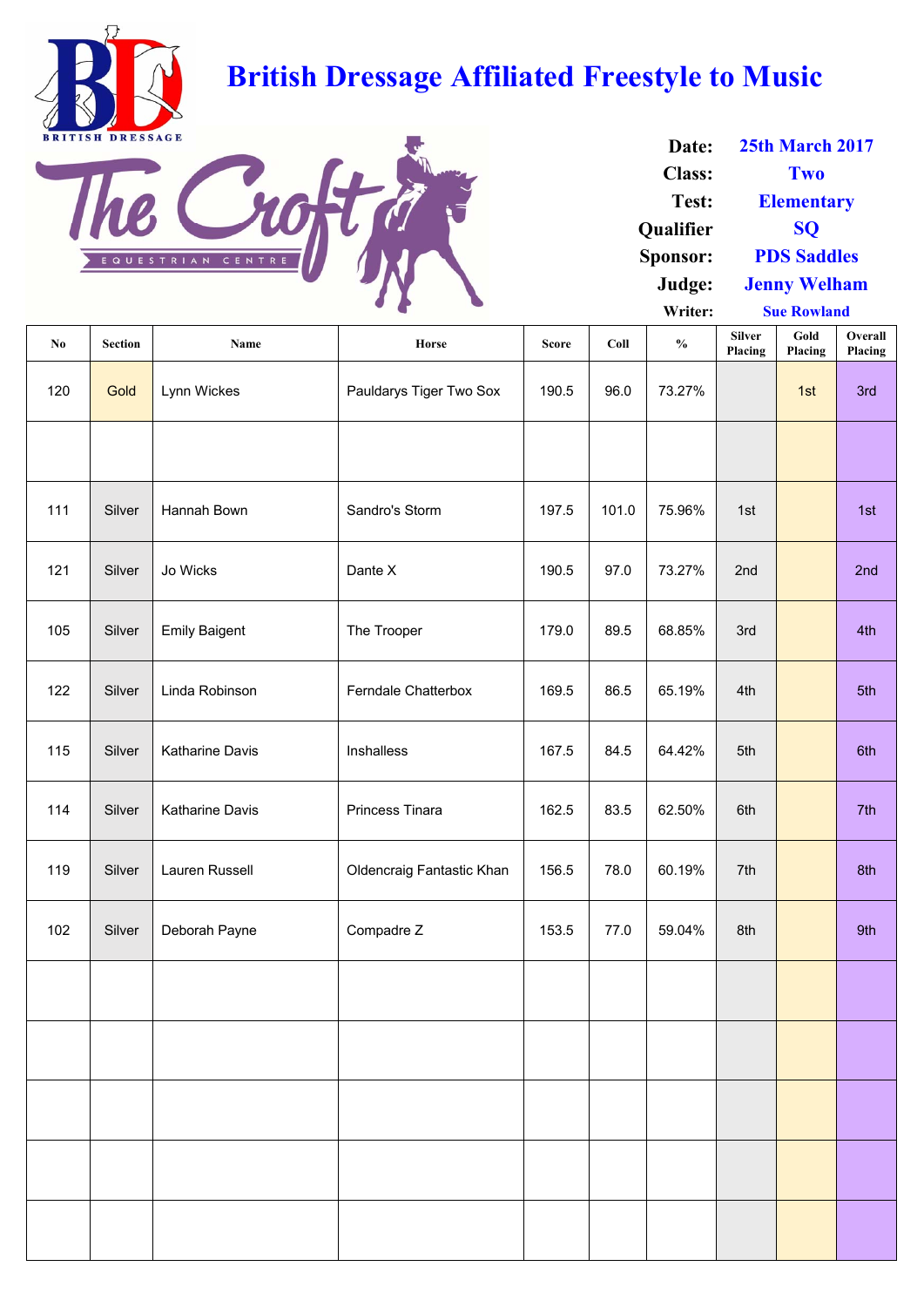| $\bf{No}$ | <b>Section</b> | <b>Name</b>          | Horse          | <b>Score</b> | Coll  | $\frac{0}{0}$ | <b>Silver</b><br>Placing | Gold<br>Placing | Overall<br>Placing |
|-----------|----------------|----------------------|----------------|--------------|-------|---------------|--------------------------|-----------------|--------------------|
| 107       | Gold           | Sara-Jane Lanning    | Furstano       | 229.5        | 118.5 | 76.50%        |                          | 1st             | 1st                |
|           |                |                      |                |              |       |               |                          |                 |                    |
| 121       | Silver         | Jo Wicks             | Dante X        | 205.5        | 103.5 | 68.50%        | 1st                      |                 | 2nd                |
| 123       | Silver         | <b>Clare Griffin</b> | Rockwood Rosie | 193.5        | 99.0  | 64.50%        | 2nd                      |                 | 3rd                |
| 125       | Silver         | Jo Farrington        | Carina II      | 188.0        | 94.5  | 62.67%        | 3rd                      |                 | 4th                |
|           |                |                      |                |              |       |               |                          |                 |                    |
|           |                |                      |                |              |       |               |                          |                 |                    |
|           |                |                      |                |              |       |               |                          |                 |                    |
|           |                |                      |                |              |       |               |                          |                 |                    |

| Date:            | <b>25th March 2017</b>  |  |  |  |  |  |
|------------------|-------------------------|--|--|--|--|--|
| <b>Class:</b>    | <b>Three</b>            |  |  |  |  |  |
| Test:            | <b>Medium</b>           |  |  |  |  |  |
| <b>Qualifier</b> | <b>SO</b>               |  |  |  |  |  |
| <b>Sponsor:</b>  | <b>Spillers</b>         |  |  |  |  |  |
| Judge:           | <b>Alison Duck</b>      |  |  |  |  |  |
| Writer:          | <b>Claire Shoesmith</b> |  |  |  |  |  |